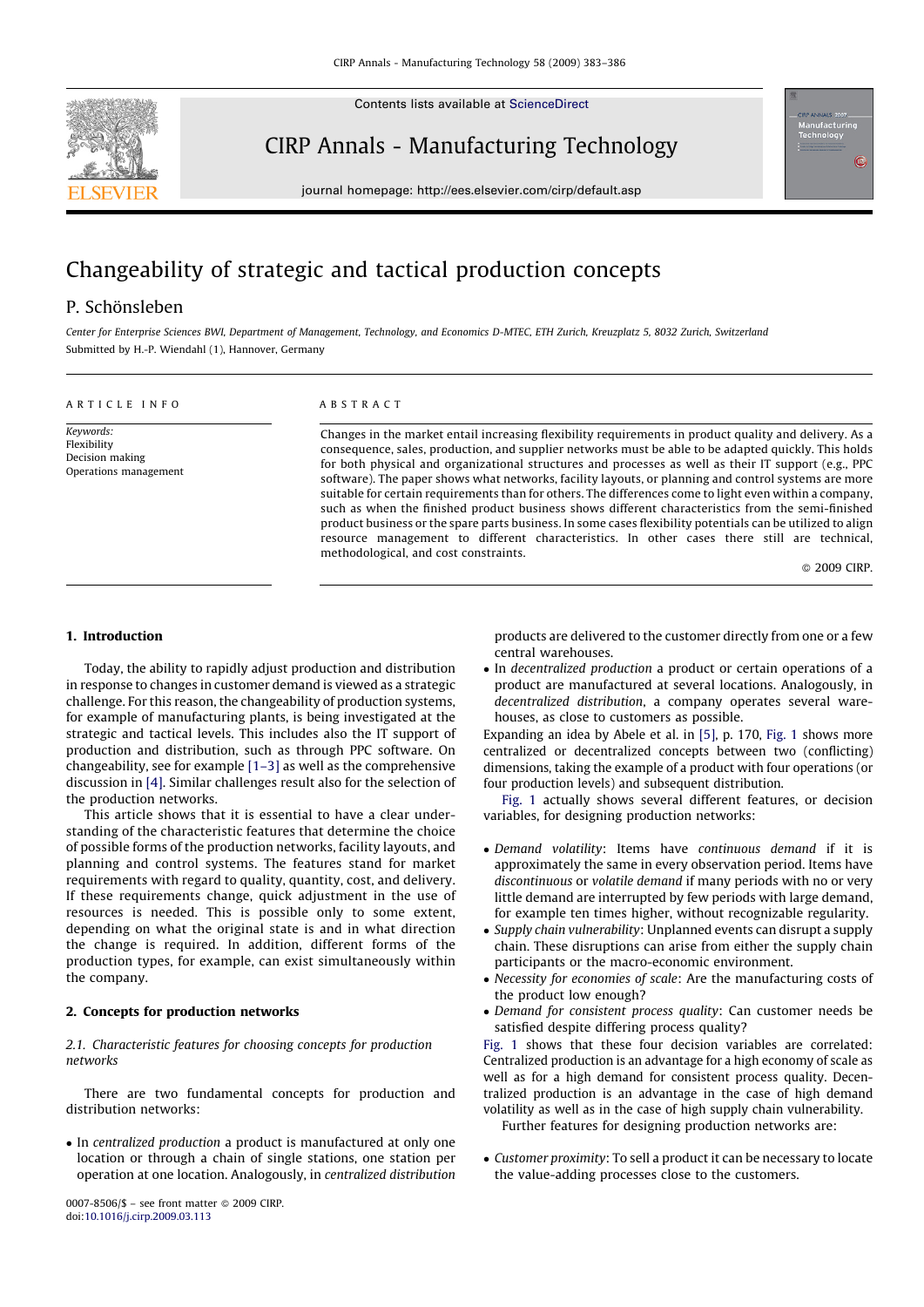<span id="page-1-0"></span>

Fig. 1. Concepts for production networks in dependency upon characteristic features.

- Market specificity of products: Adapting products to the market is necessary for functional requirements, such as voltage, electrical connections, packaging, and documentation. But it also applies for the appearance of products in the broadest sense.
- Customer tolerance time is, according to [\[6\]](#page--1-0), the time span the customer will (or can) tolerate from the date of the order release to delivery of the product.
- Value density, that is, item costs per kilogram or cubic meter: Transport costs are of greater consequence if value density is low than if value density is high.

Fig. 1 shows that the above four decision variables are also correlated: If customer tolerance time is high enough, there will be a tendency to centralize production, as there is also when value density is high. If high customer proximity is necessary, there will be an advantage in decentralizing production, as is also the case if high market specificity is necessary.

### 2.2. Different concepts for production networks and limits to changeability

The advantages that can be achieved through centralization (e.g., economies of scale or consistent process quality) stand in competition with the proximity to the customers that a decentralized configuration offers. Here, a company must make a strategic decision, which sometimes differs for each product family. Fig. 1 suggests the following production network design strategies:

• Centralized production for the global market is an advantage where economies of scale are strong and when there are advantages to having well-established partnerships along the supply chain. In this way, there is a greater possibility to maintain consistent process quality. Distribution takes place from the location that manufactures the last production level. Required for this is high value density as well as high customer tolerance time and low supply chain vulnerability. Examples are electronic components,

consumer electronics, chemicals, pharmaceuticals, large aircraft, standard machines or facilities.

- Decentralized production for the local market is advantageous when high proximity to customers is required, when products must be modified for the local market, and when customer tolerance time and value density are low. The supply chain should not be strongly dependent on neither economies of scale nor qualitative differences. Examples here are household appliances, building materials (gravel, cement).
- In part centralized production for the local market: If semiprocessed items are produced centrally, and if the last valueadded steps are performed at decentralized locations, important economies of scale can be exploited, while at the same time having proximity to market. Examples here are strategies for local end production for all consumer goods, such as mass customization or ''postponement.''
- In part decentralized production for the global market: If the same items are manufactured at different locations, and if at various production levels they can be moved to different locations and distributed globally, this brings advantages in the case of volatile demand and also for a supply chain that is vulnerable to disruptions, in that the capacities in the network are utilized more evenly or can even substitute for one another. However, this makes sense only for standard products with high value density and sufficient customer tolerance time. Examples are components or end products in the automotive industry, perishable foodstuffs, or important raw materials (such as steel).

There are, of course, mixed forms of networks that lie between these four main designs. This is particularly the case when the characteristic features are not significantly pronounced on the abscissa or ordinate of Fig. 1.

When characteristic features change, it is appropriate to consider changing the production networks. For example, the production costs of cement are on the rise today (costs of energy and  $CO<sub>2</sub>$  emissions). This fact increases also the necessity for economies of scale. As a consequence, value density increases, so that centralized production becomes more and more an option. But that requires new cement works and added logistics infrastructure for supply of raw materials and distribution of the cement. In another case, increased demand volatility makes it necessary to produce two different engine variants at each of two locations instead of producing only one of the variants at each. Although this entails considerable investments for equipment, the result is much better use of the capacities.

In both cases the financial investments required often quickly set limits to changeability.

#### 3. Production types and facility layouts

Within a production network, the production type encompasses a particular set of manufacturing technologies and methodologies, having specific importance with regard to overall production management. A production type is made up of the physical organization of the infrastructure as well as the system for planning and control.

#### 3.1. Characteristic features for choosing production types

[Fig. 2](#page--1-0) makes it clear that choosing the appropriate production type corresponds to assessment of two market requirements, namely ''volume'' and ''variety,'' and thus to the tactical decision on how to position between the two dimensions, ''volume versus variety'' (VVV).

The two dimensions, or decision variables, for determining production types, are defined as follows:

• Production order batch size (= "volume") is the order quantity of an item. It is dependent on the market and the features of the product. Single-item production, or batch size one (i.e., only one